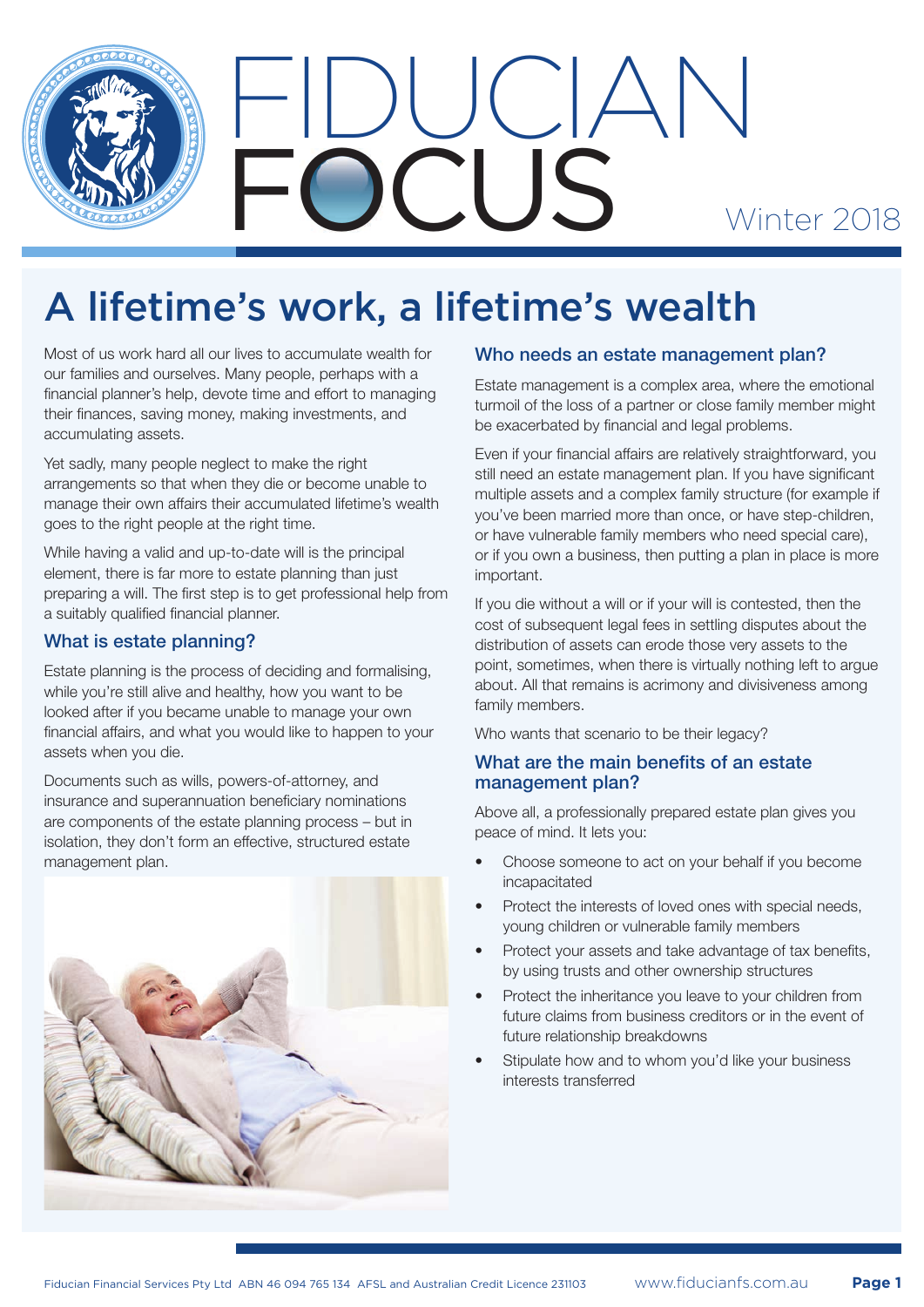# May Federal Budget Update Seminars



Ed Rihari, from the South Perth office and Murdo McLeod from Newcastle ran Federal Budget updates for their clients in May.

The host for the events was Fiducian's Senior Technical Manager, Richard Press who discussed some of the key changes from the budget and the potential impact for our clients.

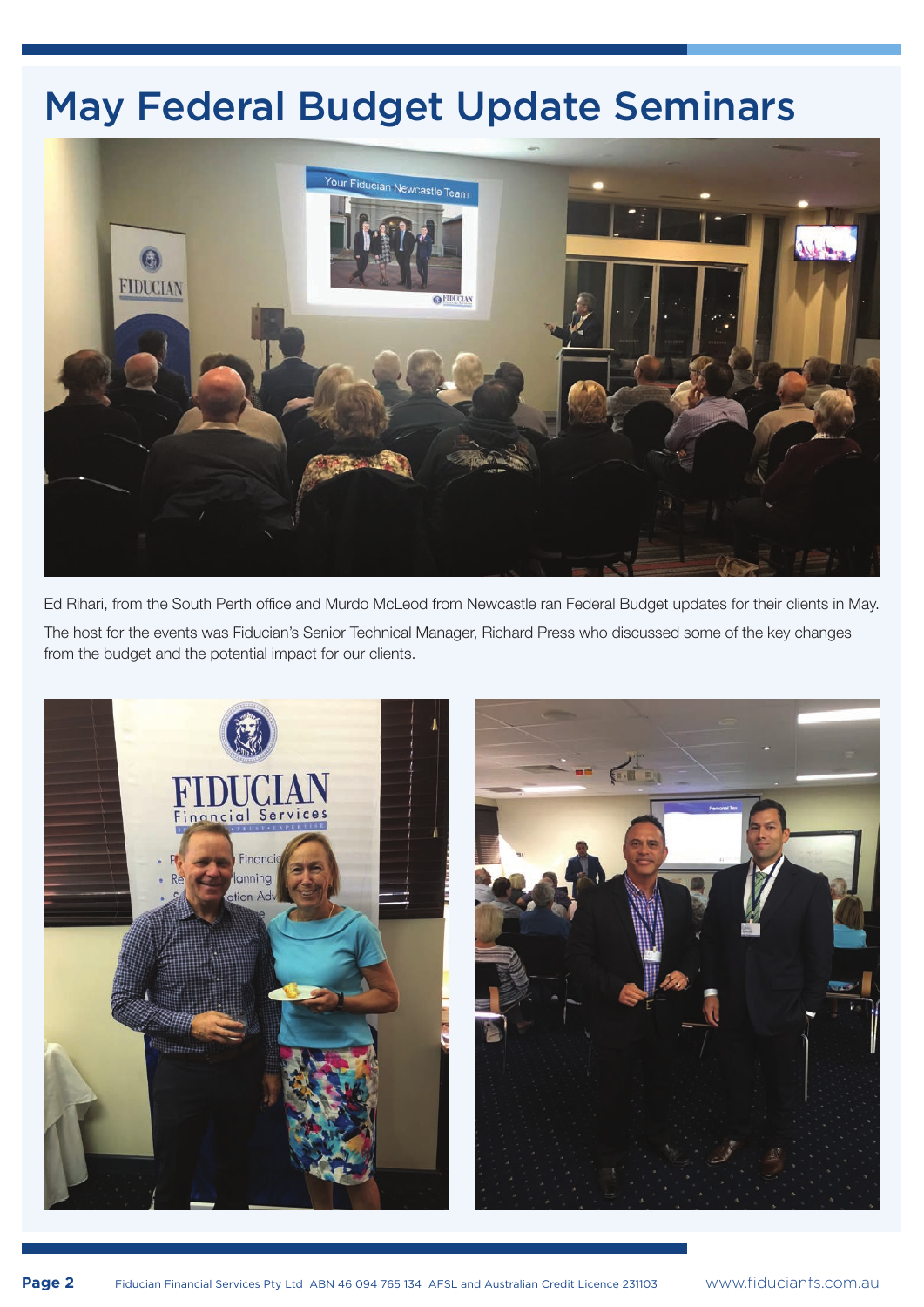# Westfield merges with Unibail-Rodamco

# Stuart Cartledge, Managing Director, Phoenix Portfolios, an underlying fund manager for the Fiducian Property Securities Fund

By any measure, Westfield has been a very successful investment story. Had you been able to invest \$1,000 into Westfield back in 1960, that stake would today be worth more than \$400 million. This article focuses on the culmination of over 50 years of company building transactions with the merger of Westfield into Unibail-Rodamco – one of the largest corporate transactions in Australian history.

On 12 December 2017, a proposal was made by European listed Unibail-Rodamco to merge with Westfield Corporation to create, in their words, "the world's premier developer and operator of flagship shopping destinations". Given the complexity and magnitude of the transaction, with Westfield shareholders being offered a combination of cash (in US dollars) and Unibail-Rodamco stock (supported by assets valued in Euros), the process has unfolded remarkably smoothly. The deal has always had the unanimous support of the Westfield board, including non-executive chairman and Westfield co-founder, Sir Frank Lowy. Following the smart money has tended to be a wise choice for investors in the past.

By June 2018 the transaction was completed with the support of over 97% of Westfield investors and, along with it, the landscape of global shopping centre ownership has materially changed. Westfield has developed and owned some of the largest shopping centres in the US and UK. Westfield also delivers to the merged entity a large scale,

internal property management and development team. French-based Unibail-Rodamco owns and operates real estate across continental Europe, with the vast majority of its portfolio made up of shopping centres. The new merged entity will seek to leverage the best of both companies to become the 'premier' operator globally. Both companies have followed a similar strategy over recent years which has seen disposals of lower quality assets with proceeds used to fund the development of flagship assets to meet the future demand of retailers and shoppers.

Westfield carries out its own design and construction for development activities and, over time, has built a strong record. Furthermore, Westfield earns fees from development management on behalf of joint venture partners. In contrast, Unibail-Rodamco outsources design and construction for its developments, using fixed price contracts to the maximum extent possible. We expect the internal development capability that Westfield brings to the merged entity to make a valuable contribution, particularly given the €13billion of potential development projects in the pipeline.

In conclusion, we believe that this merger will create a strong business and position the combined group very well for the future. Moving forward, the shopping centre industry faces multiple challenges, particularly from disruptive online activities. However, we consider a well-managed and multijurisdictional portfolio of flagship assets will continue to be beneficial for investors.



## **The chart below shows the split of assets of the merged entity (Source: Company data, May 2018):**